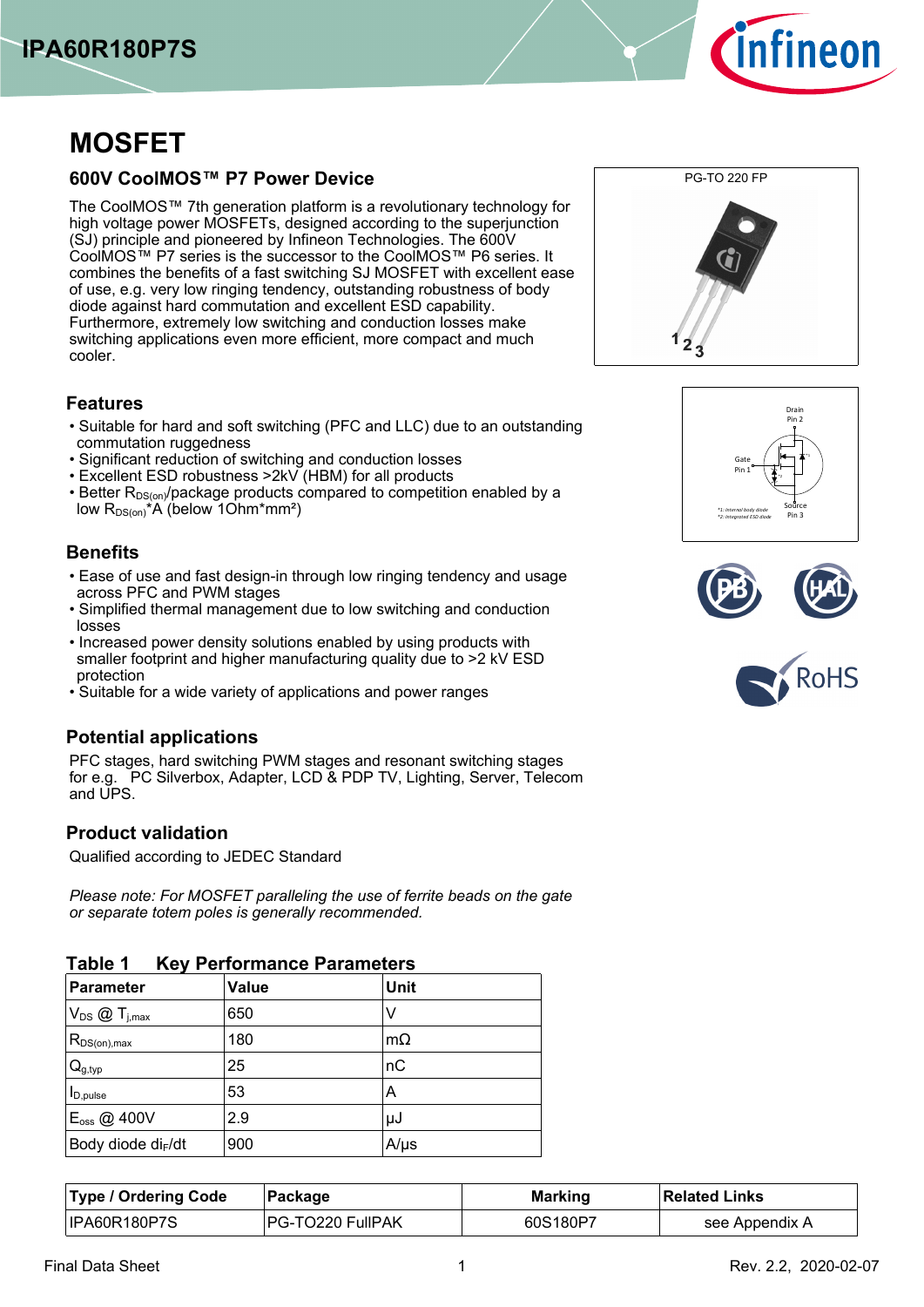

## **Table of Contents**

| Maximum ratings (and the contract of the contract of the contract of the contract of the contract of the contract of the contract of the contract of the contract of the contract of the contract of the contract of the contr |
|--------------------------------------------------------------------------------------------------------------------------------------------------------------------------------------------------------------------------------|
|                                                                                                                                                                                                                                |
|                                                                                                                                                                                                                                |
|                                                                                                                                                                                                                                |
|                                                                                                                                                                                                                                |
|                                                                                                                                                                                                                                |
|                                                                                                                                                                                                                                |
|                                                                                                                                                                                                                                |
|                                                                                                                                                                                                                                |
|                                                                                                                                                                                                                                |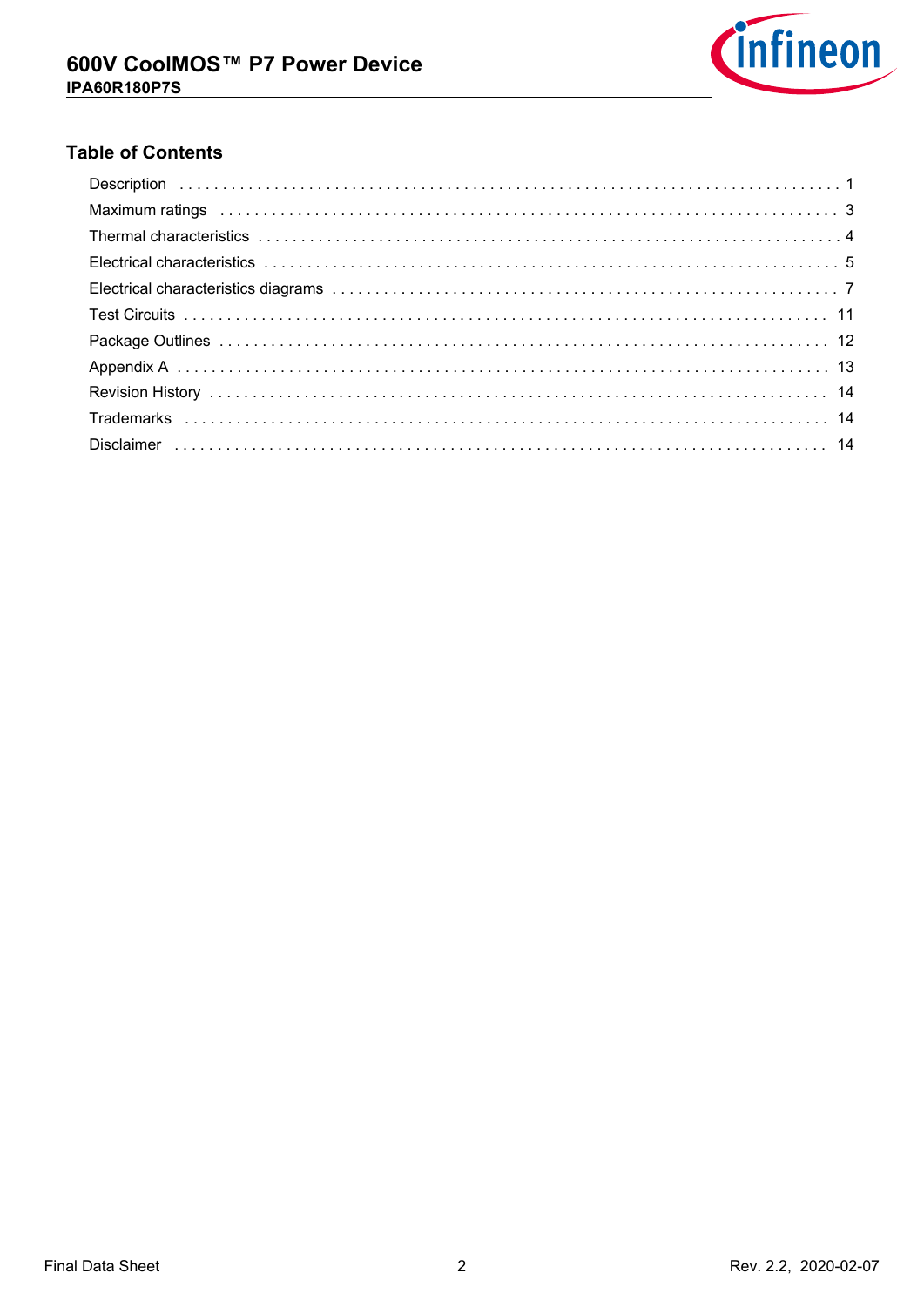

## **1-----Maximum-ratings**

at  $T_{\rm j}$  = 25°C, unless otherwise specified

### **Table-2-----Maximum-ratings**

| <b>Parameter</b>                       |                      | <b>Values</b> |      |          | Unit        | <b>Note / Test Condition</b>                                  |  |
|----------------------------------------|----------------------|---------------|------|----------|-------------|---------------------------------------------------------------|--|
|                                        | Symbol               | Min.          | Typ. | Max.     |             |                                                               |  |
| Continuous drain current <sup>1)</sup> | $I_{\mathsf{D}}$     |               |      | 18<br>11 | A           | $T_c = 25^\circ C$<br>$T_c = 100^{\circ}$ C                   |  |
| Pulsed drain current <sup>2)</sup>     | $I_{\text{D,pulse}}$ |               |      | 53       | A           | $T_c = 25^{\circ}C$                                           |  |
| Avalanche energy, single pulse         | $E_{AS}$             |               |      | 56       | mJ          | $I_D = 4.0A$ ; $V_{DD} = 50V$ ; see table 10                  |  |
| Avalanche energy, repetitive           | $E_{AR}$             |               |      | 0.28     | mJ          | $I_D = 4.0A$ ; $V_{DD} = 50V$ ; see table 10                  |  |
| Avalanche current, single pulse        | $I_{AS}$             |               |      | 4.0      | A           |                                                               |  |
| MOSFET dv/dt ruggedness                | dv/dt                |               |      | 80       | V/ns        | $V_{DS} = 0400V$                                              |  |
| Gate source voltage (static)           | $V_{GS}$             | -20           |      | 20       | V           | static;                                                       |  |
| Gate source voltage (dynamic)          | $V_{GS}$             | $-30$         |      | 30       | V           | $AC$ ( $f > 1$ Hz)                                            |  |
| Power dissipation                      | $P_{\rm tot}$        |               |      | 26       | W           | $T_c = 25^{\circ}C$                                           |  |
| Storage temperature                    | $\tau_{\text{stg}}$  | -40           |      | 150      | $^{\circ}C$ |                                                               |  |
| Operating junction temperature         | $T_{\rm j}$          | -40           |      | 150      | $^{\circ}C$ |                                                               |  |
| Mounting torque                        |                      |               |      | 50       | <b>Ncm</b>  | M2.5 screws                                                   |  |
| Continuous diode forward current       | $I_{\rm S}$          |               |      | 18       | A           | $T_c = 25^{\circ}$ C                                          |  |
| Diode pulse current <sup>2)</sup>      | I <sub>S,pulse</sub> |               |      | 53       | A           | $T_c = 25^{\circ}C$                                           |  |
| Reverse diode dv/dt <sup>3)</sup>      | dv/dt                |               |      | 50       | V/ns        | $V_{DS}$ =0400V, $I_{SD}$ <=18A, $T_i$ =25°C<br>see table 8   |  |
| Maximum diode commutation speed        | $di_F/dt$            |               |      | 900      | $A/\mu s$   | $V_{DS}$ =0400V, $I_{SD}$ <=18A, $T_{I}$ =25°C<br>see table 8 |  |
| Insulation withstand voltage           | V <sub>ISO</sub>     |               |      | 2500     | V           | $V_{\text{rms}}$ , $T_{\text{C}}$ =25°C, t=1min               |  |

<sup>1)</sup> Limited by T<sub>j,max</sub>. Maximum Duty Cycle D = 0.50; TO-220 equivalent

<sup>&</sup>lt;sup>2)</sup> Pulse width  $t_p$  limited by  $T_{j,\text{max}}$  $^{3)}$  Identical low side and high side switch with identical R $_{\rm G}$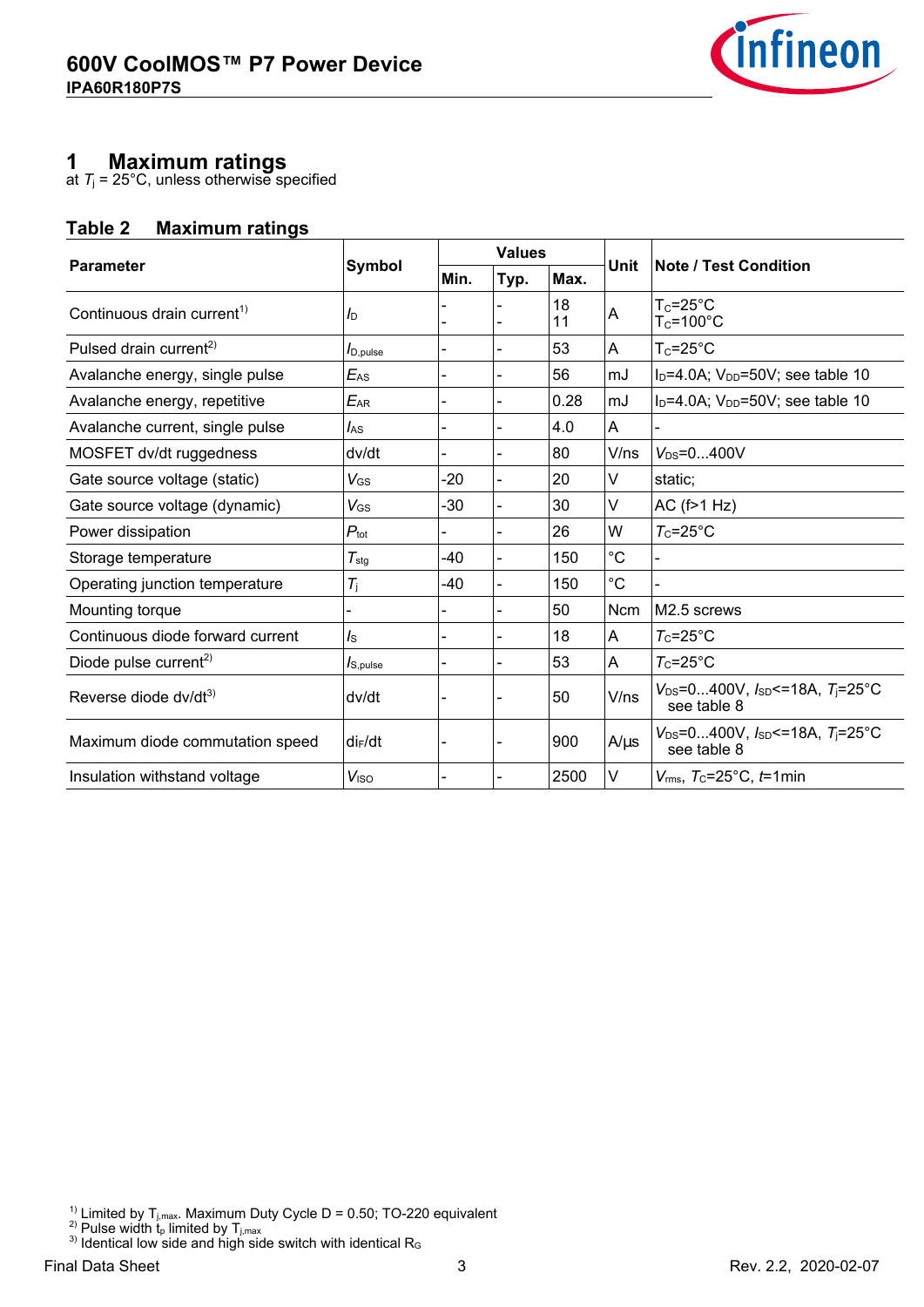

#### **2--Thermal-characteristics**

### **Table-3-----Thermal-characteristics**

|                                                                    |            | <b>Values</b> |      |      | Unit                     |                                     |  |
|--------------------------------------------------------------------|------------|---------------|------|------|--------------------------|-------------------------------------|--|
| <b>Parameter</b>                                                   | Symbol     | Min.          | Typ. | Max. |                          | <b>Note / Test Condition</b>        |  |
| Thermal resistance, junction - case                                | $R_{thJC}$ |               |      | 4.85 | $^{\circ}$ C/W $\vert$ - |                                     |  |
| Thermal resistance, junction - ambient $ R_{\text{thJA}} $         |            |               |      | 62   | $\degree$ C/W            | leaded                              |  |
| Thermal resistance, junction - ambient $R_{th}$<br>for SMD version |            |               |      |      | $^{\circ}$ C/W $ $       |                                     |  |
| Soldering temperature, wavesoldering<br>only allowed at leads      | I sold     |               |      | 260  | °С                       | 1.6mm (0.063 in.) from case for 10s |  |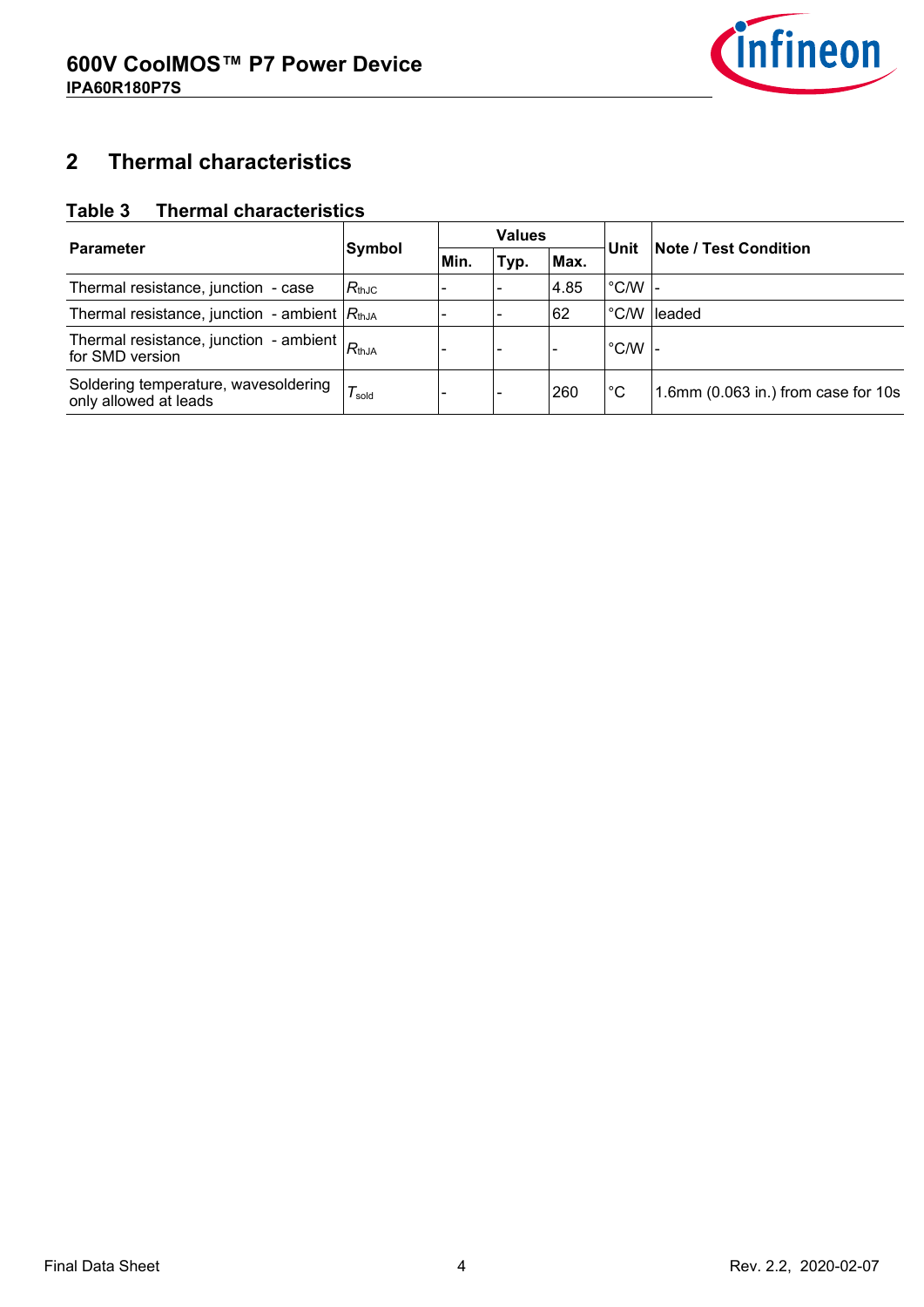

#### **3--Electrical-characteristics**

at *T*j=25°C, unless otherwise specified

#### **Table-4---Static-characteristics**

|                                  | Symbol                  |      | <b>Values</b>            |                 |          |                                                                                                                                                      |
|----------------------------------|-------------------------|------|--------------------------|-----------------|----------|------------------------------------------------------------------------------------------------------------------------------------------------------|
| <b>Parameter</b>                 |                         | Min. | Typ.                     | Max.            | Unit     | <b>Note / Test Condition</b>                                                                                                                         |
| Drain-source breakdown voltage   | $V_{(BR)DSS}$           | 600  | $\overline{\phantom{a}}$ |                 |          | $V_{\text{GS}} = 0V$ , $I_{\text{D}} = 1 \text{mA}$                                                                                                  |
| Gate threshold voltage           | $V_{(GS)th}$            | 3    | 3.5                      | 4               |          | $V_{DS} = V_{GS}$ , $I_D = 0.28 \text{mA}$                                                                                                           |
| Zero gate voltage drain current  | <i>l</i> <sub>DSS</sub> |      | 10                       |                 | μA       | $V_{DS} = 600V$ , $V_{GS} = 0V$ , $T_{i} = 25^{\circ}C$<br>$V_{DS}$ =600V, $V_{GS}$ =0V, $T_1$ =150°C                                                |
| Gate-source leakage current      | <i>I</i> GSS            |      |                          | 1000            | nA       | $V_{GS}$ =20V, $V_{DS}$ =0V                                                                                                                          |
| Drain-source on-state resistance | $R_{DS(on)}$            |      | 0.145<br>0.340           | $ 0.180\rangle$ | $\Omega$ | $V_{\text{GS}} = 10V$ , $I_{\text{D}} = 5.6A$ , $T_{\text{I}} = 25^{\circ}C$<br>$V_{\text{GS}} = 10V$ , $I_{\text{D}} = 5.6A$ , $T_1 = 150^{\circ}C$ |
| Gate resistance                  | $R_{\rm G}$             |      | 11                       |                 | $\Omega$ | $f=1$ MHz, open drain                                                                                                                                |

#### **Table-5---Dynamic-characteristics**

|                                                              |                     | <b>Values</b> |      |      |      |                                                                                            |
|--------------------------------------------------------------|---------------------|---------------|------|------|------|--------------------------------------------------------------------------------------------|
| <b>Parameter</b>                                             | Symbol              | Min.          | Typ. | Max. | Unit | <b>Note / Test Condition</b>                                                               |
| Input capacitance                                            | $C_{iss}$           |               | 1081 |      | pF   | $V_{\rm GS}$ =0V, $V_{\rm DS}$ =400V, f=250kHz                                             |
| Output capacitance                                           | $C_{\rm oss}$       |               | 19   |      | pF   | $V_{\rm GS}$ =0V, $V_{\rm DS}$ =400V, $\neq$ 250kHz                                        |
| Effective output capacitance, energy<br>related <sup>1</sup> | $C_{o(er)}$         |               | 36   |      | pF   | $V_{\rm GS} = 0V$ , $V_{\rm DS} = 0400V$                                                   |
| Effective output capacitance, time<br>related $^{2)}$        | $C_{o(tr)}$         |               | 381  |      | pF   | $I_D$ =constant, $V_{GS}$ =0V, $V_{DS}$ =0400V                                             |
| Turn-on delay time                                           | $t_{d(on)}$         |               | 14   |      | ∣ns  | $V_{DD}$ =400V, $V_{GS}$ =13V, $I_D$ =5.6A,<br>$R_{\text{G}}$ =10.0 $\Omega$ ; see table 9 |
| Rise time                                                    | $t_{\rm r}$         |               | 12   |      | ns   | $V_{DD}$ =400V, $V_{GS}$ =13V, $I_D$ =5.6A,<br>$R_{\text{G}}$ =10.0 $\Omega$ ; see table 9 |
| Turn-off delay time                                          | $t_{d(\text{off})}$ |               | 85   |      | ∣ns  | $V_{DD}$ =400V, $V_{GS}$ =13V, $I_D$ =5.6A,<br>$R_{G}$ =10.0 $\Omega$ ; see table 9        |
| Fall time                                                    | tı                  |               | 8    |      | ∣ns  | $V_{DD}$ =400V, $V_{GS}$ =13V, $I_D$ =5.6A,<br>$R_{\text{G}}$ =10.0 $\Omega$ ; see table 9 |

#### **Table-6-----Gate-charge-characteristics**

| <b>Parameter</b>      | Symbol                     | <b>Values</b> |      |      |      |                                                 |
|-----------------------|----------------------------|---------------|------|------|------|-------------------------------------------------|
|                       |                            | Min.          | Typ. | Max. | Unit | <b>Note / Test Condition</b>                    |
| Gate to source charge | $\mathsf{Q}_{\mathsf{gs}}$ |               | 16   | -    | пC   | $V_{DD}$ =400V, $I_D$ =5.6A, $V_{GS}$ =0 to 10V |
| Gate to drain charge  | $\mathsf{Q}_{\mathsf{gd}}$ |               | 8    |      | nC   | $V_{DD}$ =400V, $I_D$ =5.6A, $V_{GS}$ =0 to 10V |
| Gate charge total     | $Q_{q}$                    |               | 25   |      | nC   | $V_{DD}$ =400V, $I_D$ =5.6A, $V_{GS}$ =0 to 10V |
| Gate plateau voltage  | $V_{\rm plateau}$          |               | 5.2  | -    | V    | $V_{DD}$ =400V, $I_D$ =5.6A, $V_{GS}$ =0 to 10V |

<sup>1)</sup>  $C_{o(\text{er})}$  is a fixed capacitance that gives the same stored energy as  $C_{\text{oss}}$  while  $V_{\text{DS}}$  is rising from 0 to 400V

<sup>2)</sup>  $C_{\text{o(tr)}}$  is a fixed capacitance that gives the same charging time as  $C_{\text{oss}}$  while  $V_{\text{DS}}$  is rising from 0 to 400V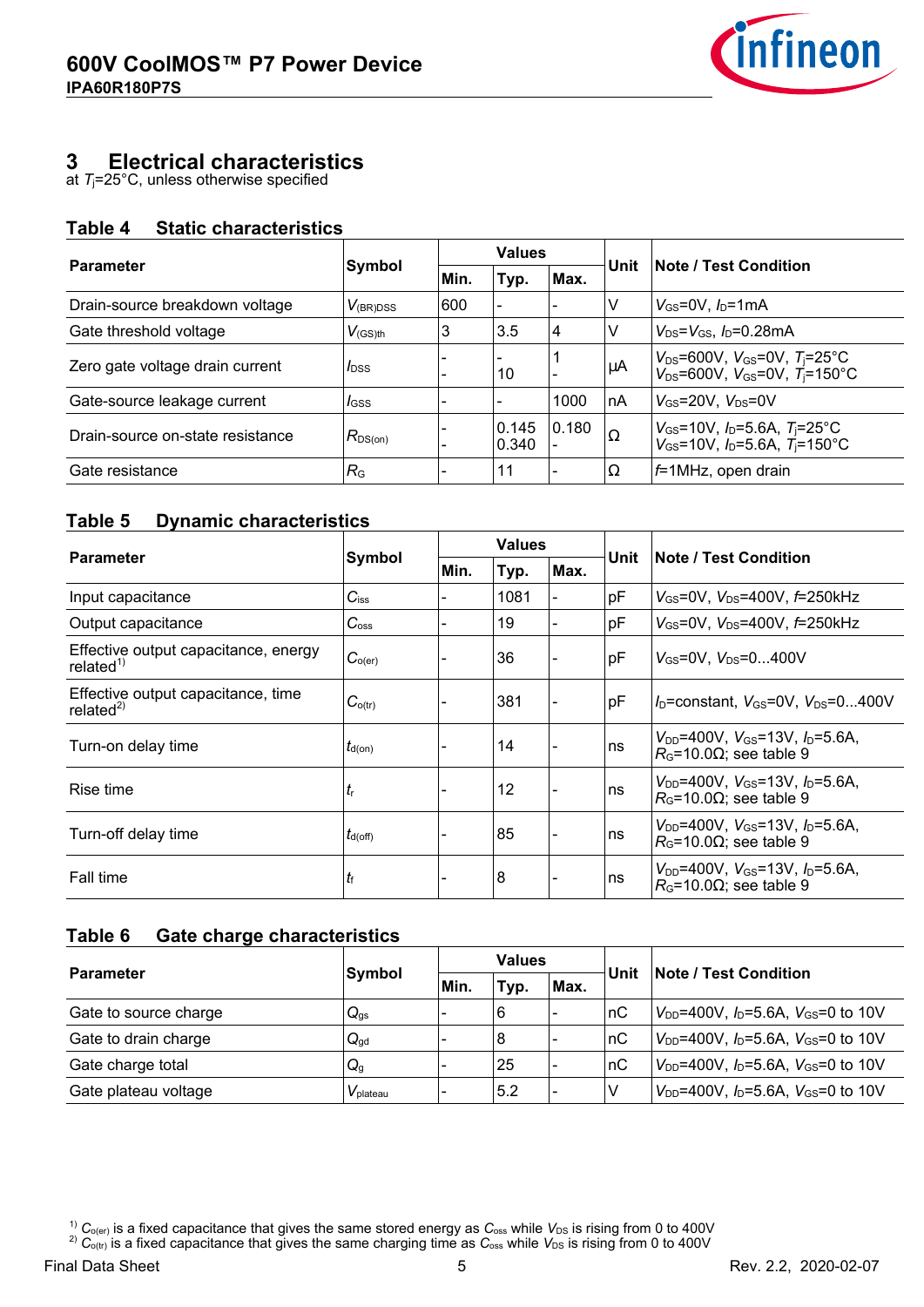

### **Table-7-----Reverse-diode-characteristics**

| <b>Parameter</b>              | <b>Symbol</b>          | <b>Values</b> |      |      | Unit    | <b>Note / Test Condition</b>                                        |
|-------------------------------|------------------------|---------------|------|------|---------|---------------------------------------------------------------------|
|                               |                        | Min.          | Typ. | Max. |         |                                                                     |
| Diode forward voltage         | $V_{\rm SD}$           |               | 0.9  |      |         | $V_{\text{GS}} = 0V$ , $I_F = 5.6A$ , $T_I = 25^{\circ}C$           |
| Reverse recovery time         | $t_{\rm rr}$           |               | 175  |      | ns      | $V_R$ =400V, $I_F$ =2A, di <sub>F</sub> /dt=100A/µs;<br>see table 8 |
| Reverse recovery charge       | $Q_{rr}$               |               | 1.3  |      | $\mu$ C | $V_R$ =400V, $I_F$ =2A, di <sub>F</sub> /dt=100A/µs;<br>see table 8 |
| Peak reverse recovery current | <i>I</i> <sub>rm</sub> |               | 15   |      | Α       | $V_R$ =400V, $I_F$ =2A, $di_F/dt$ =100A/ $\mu$ s;<br>see table 8    |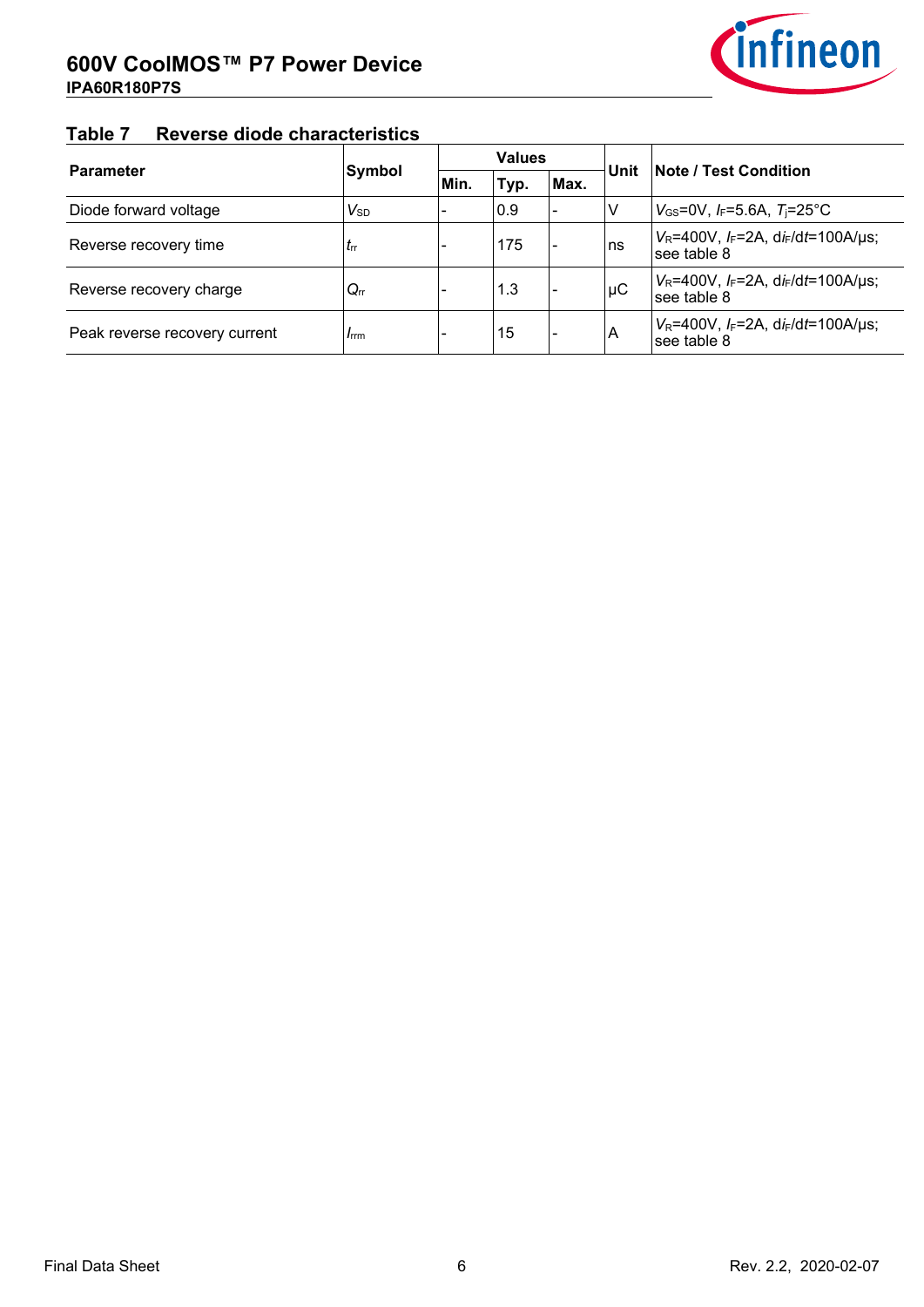

#### **4--Electrical-characteristics-diagrams**



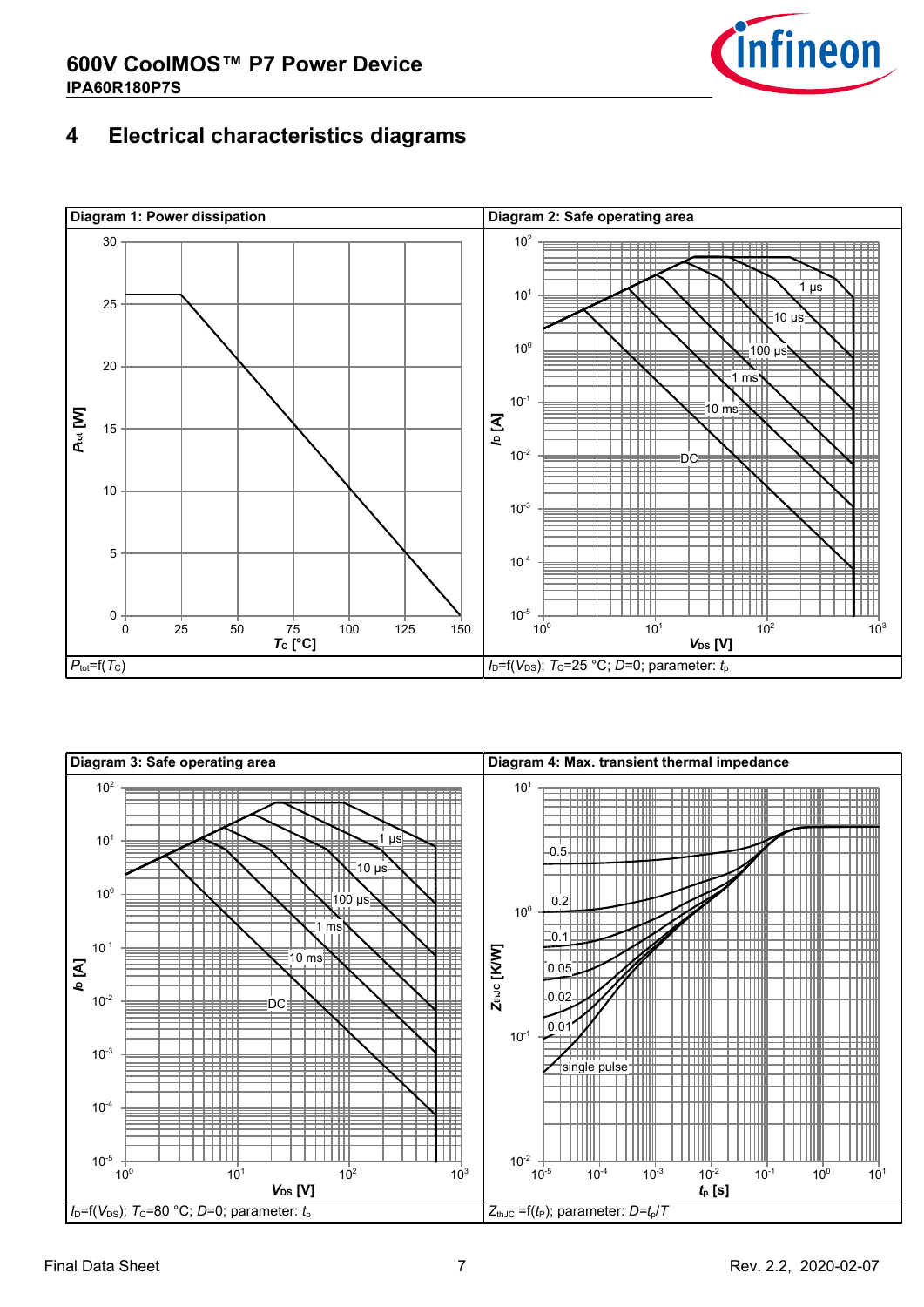



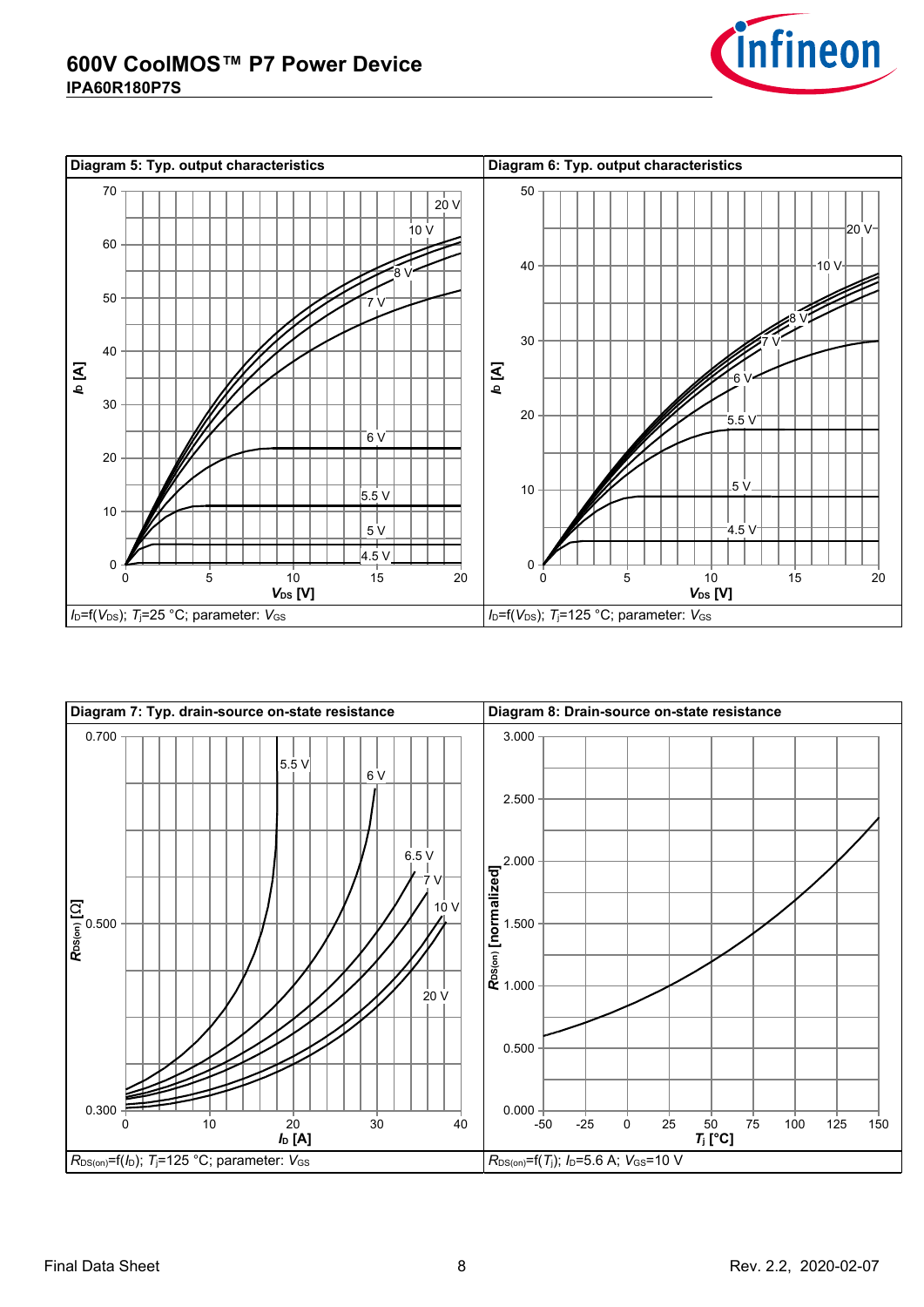



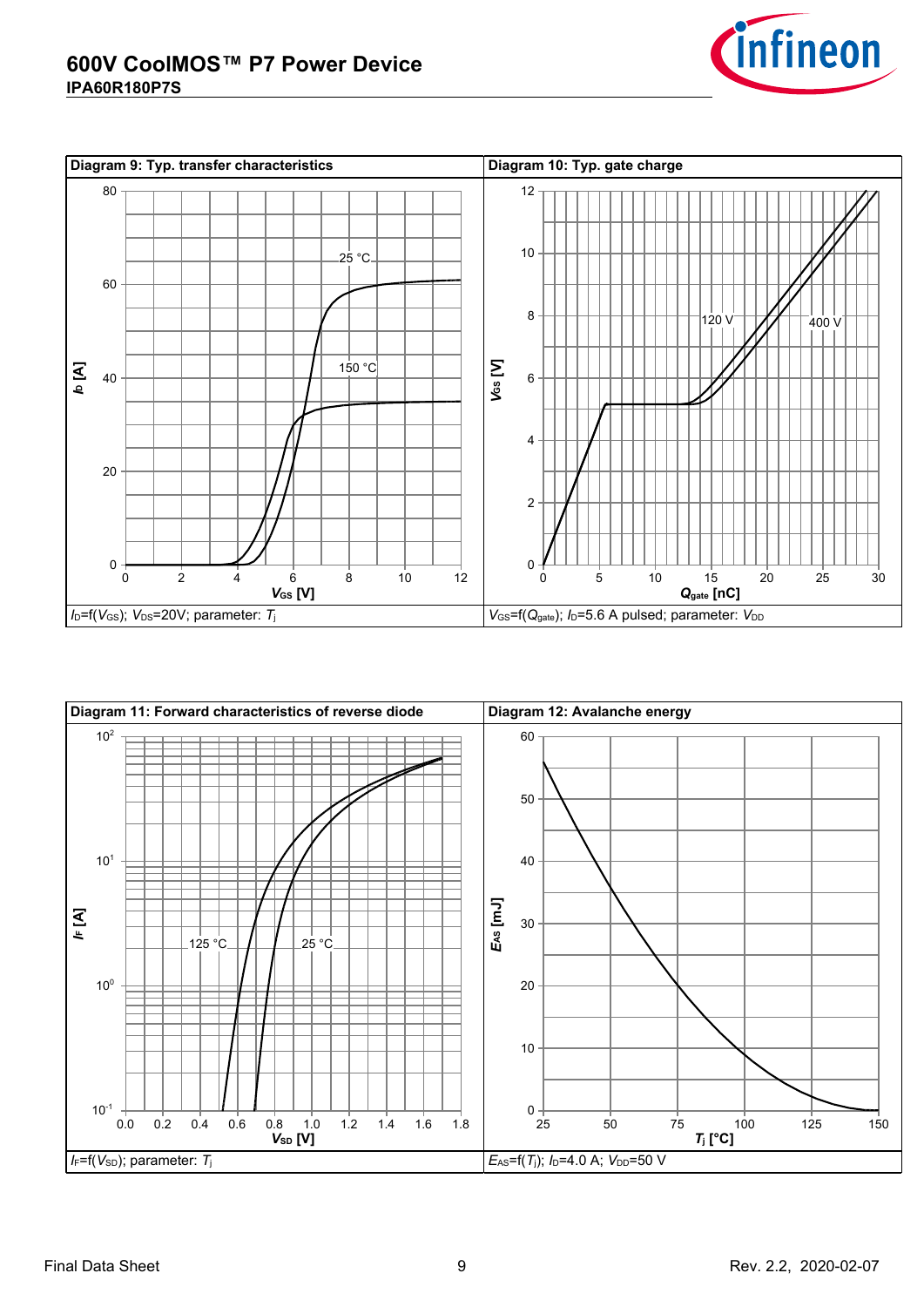



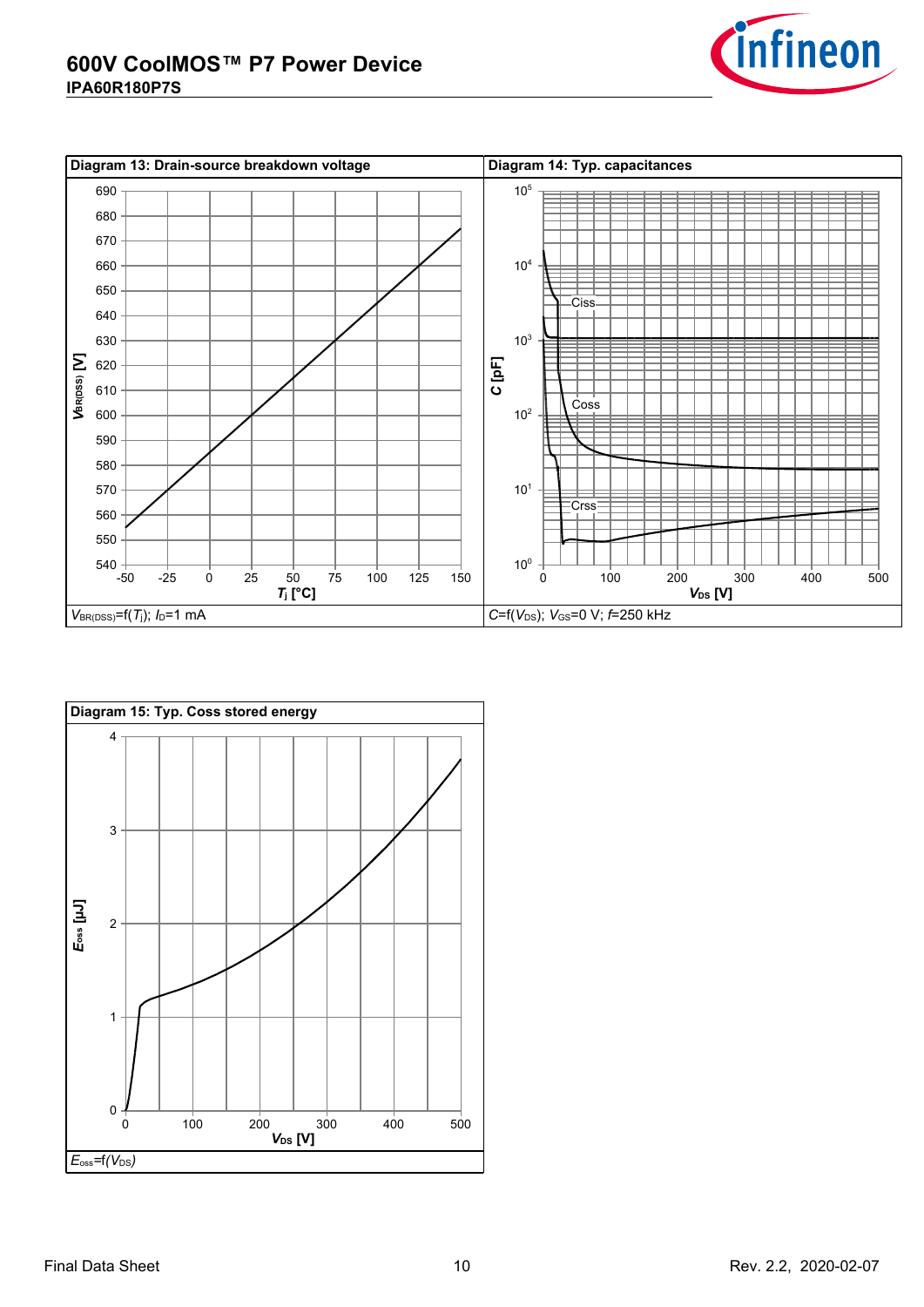

#### **5--Test-Circuits**

#### **Table-8--Diode-characteristics**



#### **Table-9--Switching-times**



#### **Table-10--Unclamped-inductive-load**

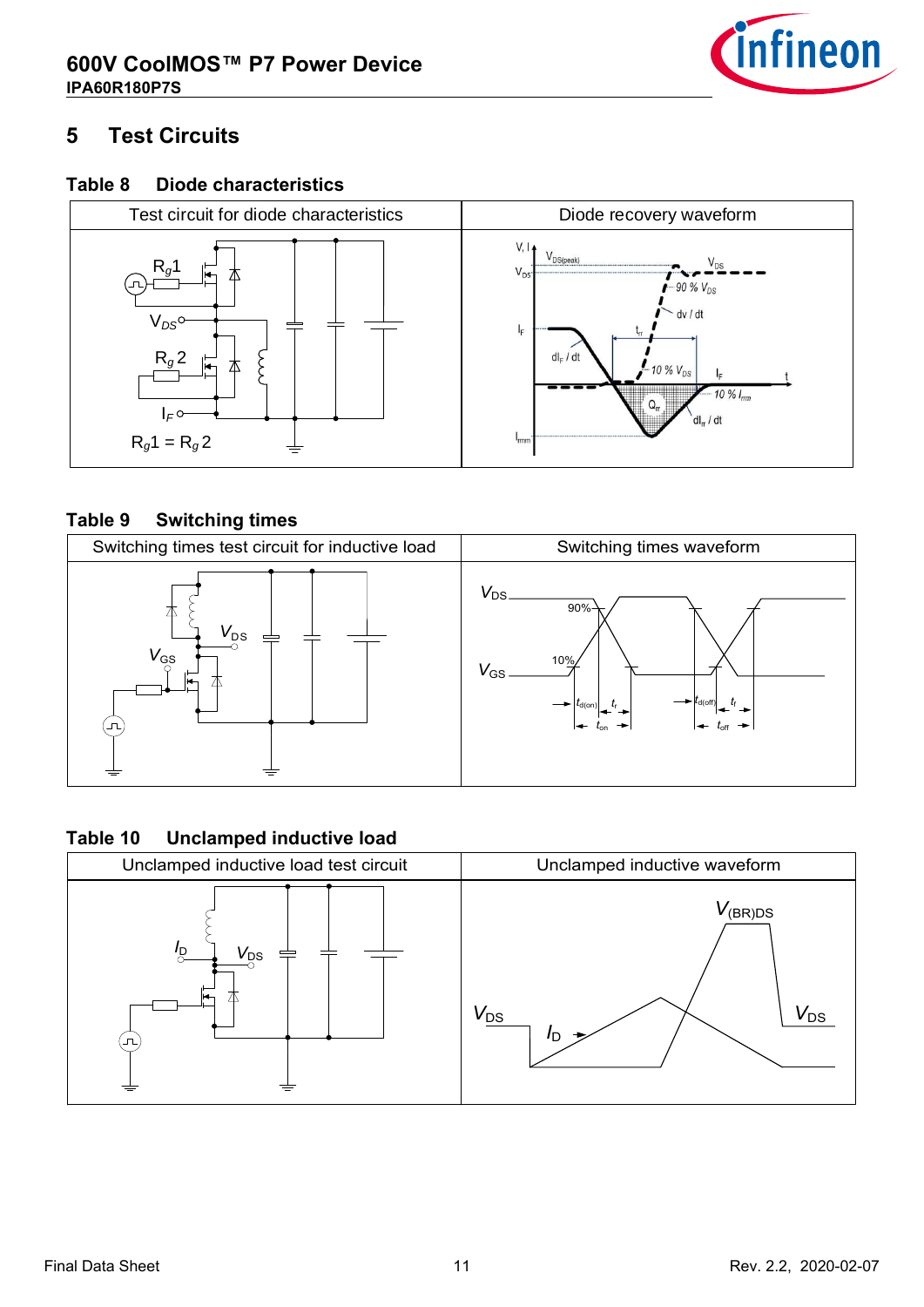

#### **6--Package-Outlines**



#### **Figure-1-Outline PG-TO220 FullPAK, dimensions in mm/inches**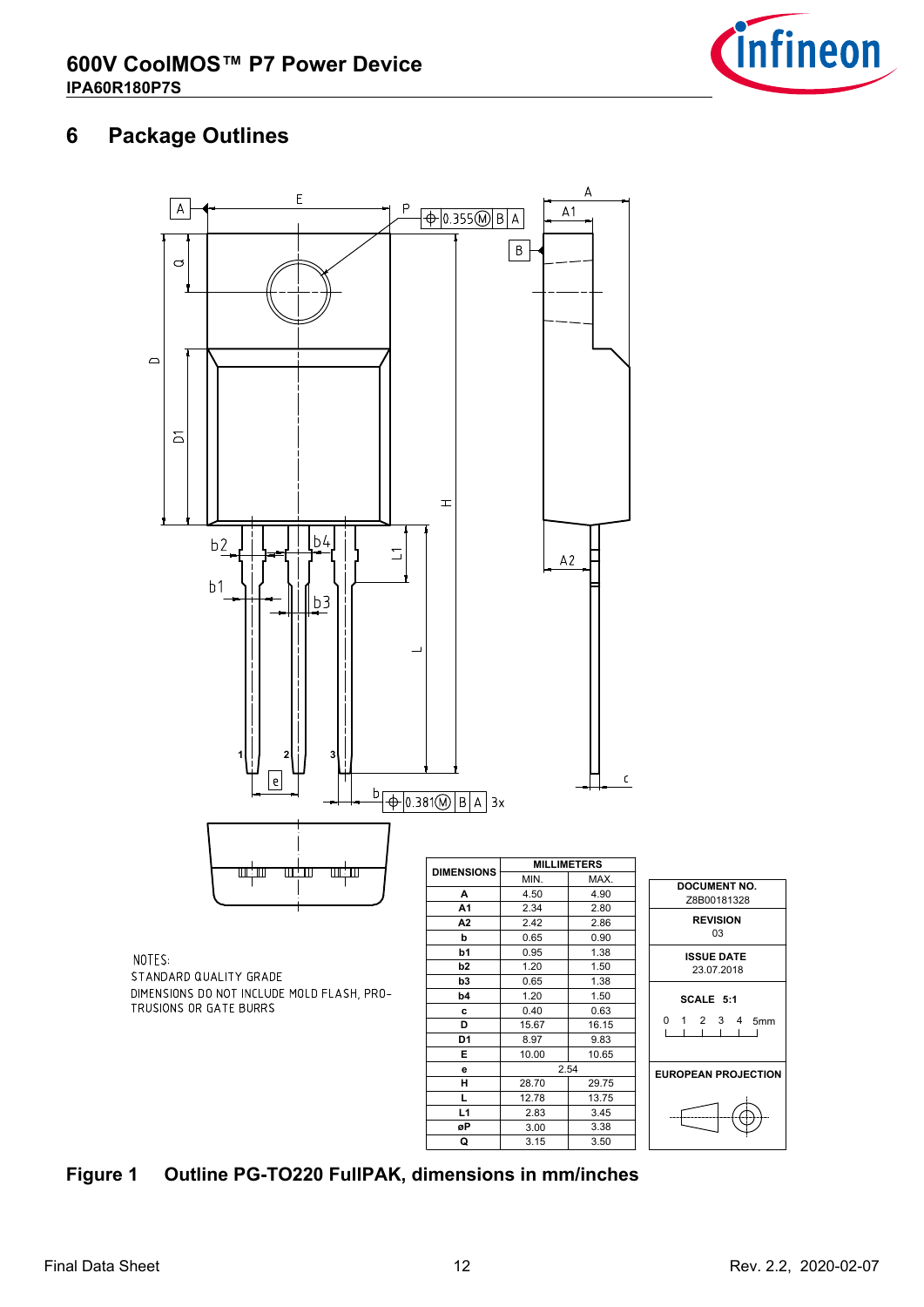

#### **7--Appendix-A**

**Table-11--Related-Links**

- **IFX-CoolMOS-P7-Webpage:** [www.infineon.com](http://www.infineon.com/P7)
- **IFX-CoolMOS-P7--application-note:** [www.infineon.com](http://www.infineon.com/P7)
- **IFX-CoolMOS-P7-simulation-model:** [www.infineon.com](http://www.infineon.com/P7)
- **IFX-Design-tools:** [www.infineon.com](http://www.infineon.com/tools)